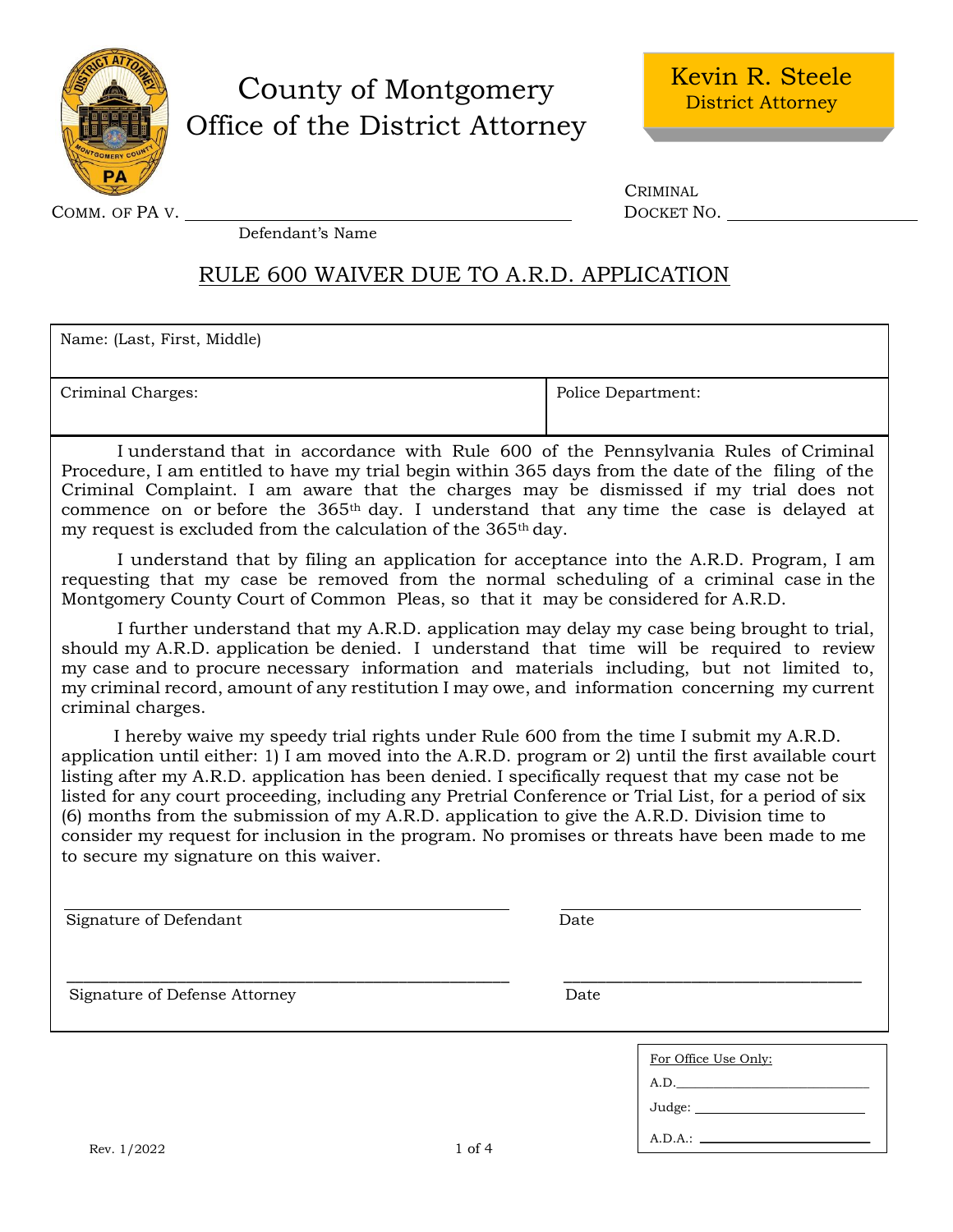

# County of Montgomery Office of the District Attorney

### A.R.D. APPLICATION

COMM. OF PA V. DOCKET NO. NEXT AND THE RESERVE TO A REPORT OF PA V.

Defendant's Name

This form must be completed and submitted to the Montgomery County District Attorney's Office to determine your eligibility for the Accelerated Rehabilitative Disposition (A.R.D.) program. Return the entire application by email to [ard@montcopa.org](mailto:ard@montcopa.org) or by regular mail to:

> COUNTY OF MONTGOMERY OFFICE OF THE DISTRICT ATTORNEY A.R.D. UNIT COURTHOUSE, 4TH FLOOR P.O.BOX 311 NORRISTOWN, PA 19404-0311

#### 1. CONTACT INFORMATION:

| Name: (Last, First, Middle) | Date of Birth:          |
|-----------------------------|-------------------------|
| Address: (Number & Street)  | Social Security Number: |
| (City, State & Zip Code)    | Home/Cell phone Number: |

| Name of Your Attorney:   | Attorney Office/Cell phone Number: |
|--------------------------|------------------------------------|
| <b>Attorney Address:</b> | Attorney E-mail address:           |

| Do you read, write, and understand the English language? YES $\Box$ NO $\Box$ |                             |  |
|-------------------------------------------------------------------------------|-----------------------------|--|
| If not, which language do you speak?                                          | Do you need an interpreter? |  |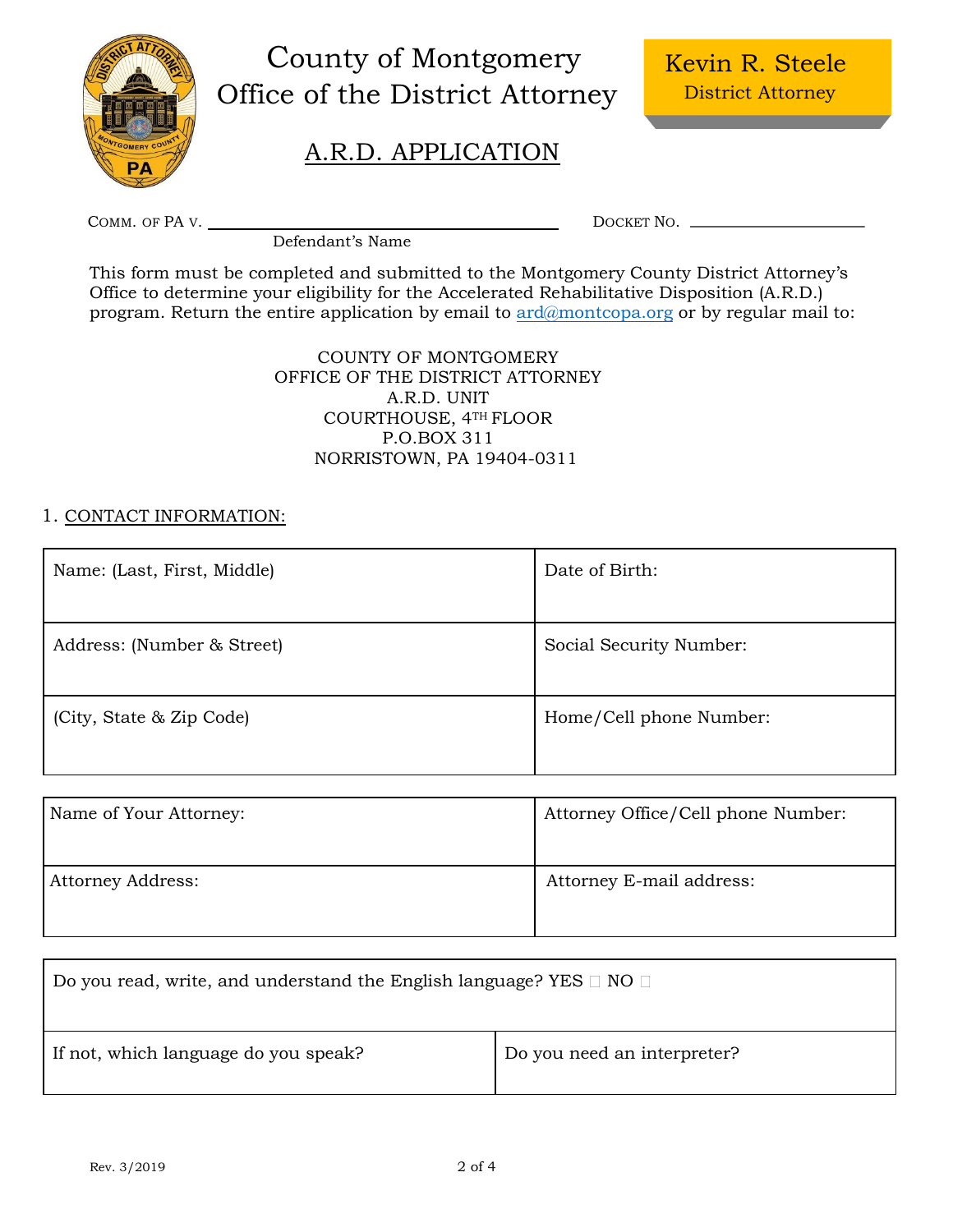#### 2. PRIOR RECORD INFORMATION:

Have you ever been arrested, charged, cited (including Vehicle Code violations) or held by any law enforcement or juvenile authorities in the United States regardless of whether the citation or charge was dropped or dismissed or you were found not guilty or whether the record has been "sealed", expunged or otherwise stricken from the court records on any occasion other than this arrest?

#### YES NO

If yes, please answer the following:

| Charge(s):      | Sentence/Disposition: |
|-----------------|-----------------------|
| Date of Arrest: | Police Department:    |

#### 3. DOMESTIC INFORMATION:

| What is your marital status?                                                                    |            |  |  |
|-------------------------------------------------------------------------------------------------|------------|--|--|
| How many children do you have?                                                                  | What ages? |  |  |
| List all persons living with you (other than spouse & children) and their relationship to you:  |            |  |  |
| Did you ever obtain a driver's license from a state other than Pennsylvania? $YES \Box NO \Box$ |            |  |  |
| If you answered yes, please list each state and Driver's License Number (if known) below:       |            |  |  |

4. EDUCATION:

What was the highest level of education you have completed?

#### 5. MILITARY STATUS:

| Are you a veteran?   | Length of time served: |  |
|----------------------|------------------------|--|
| If yes, what branch? | Type of discharge:     |  |